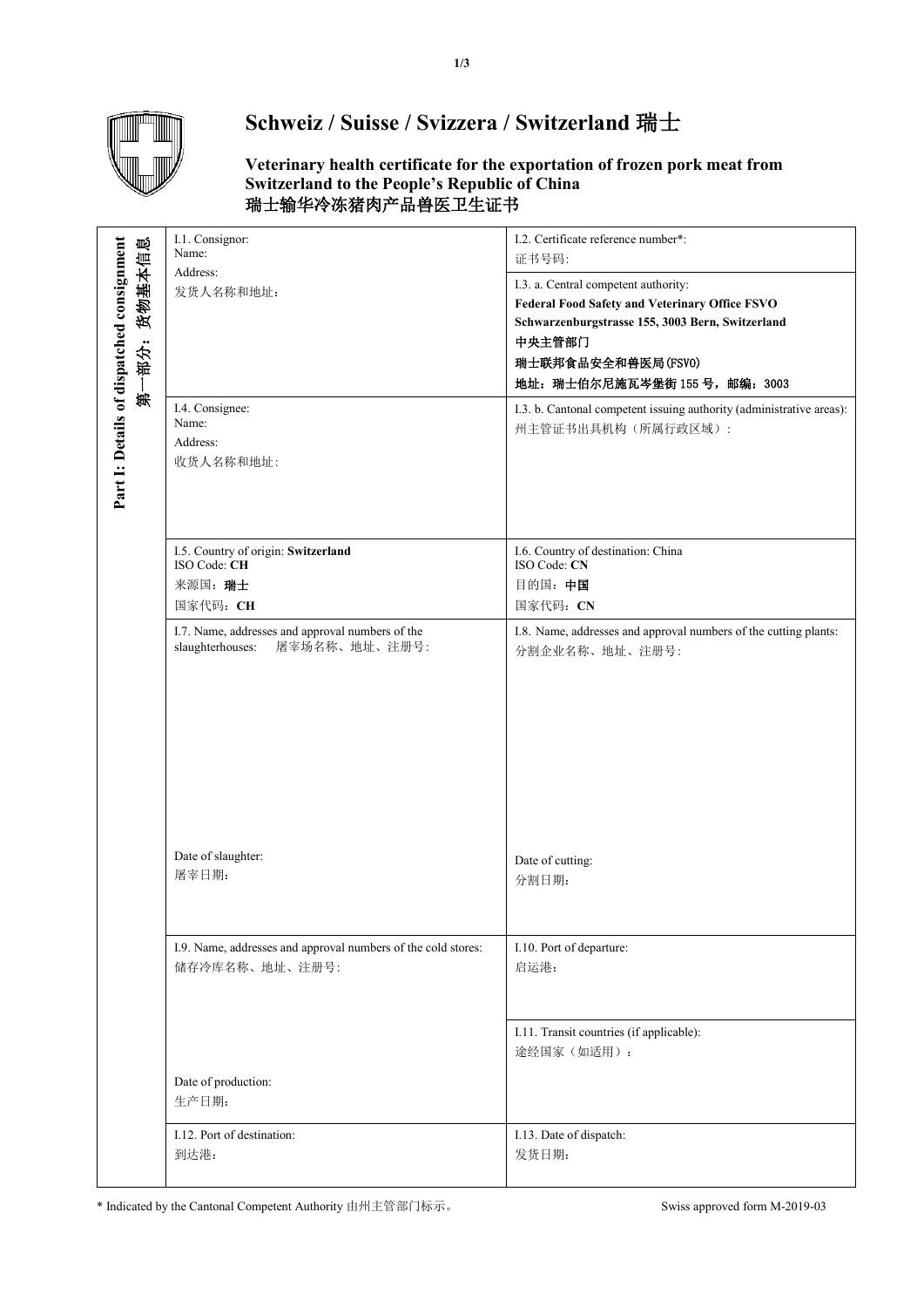|                                                                    | <b>Switzerland 瑞士</b>                                                                                                                                                                 | <b>Frozen Pork Meat</b><br>瑞士输华冷冻猪肉产品兽医卫生证书                                               |
|--------------------------------------------------------------------|---------------------------------------------------------------------------------------------------------------------------------------------------------------------------------------|-------------------------------------------------------------------------------------------|
|                                                                    |                                                                                                                                                                                       | I.2. Certificate reference number*:<br>证书号码:                                              |
| Part I: Details of dispatched consignment<br>酿<br>货物基本信<br>部分<br>鈱 | I.14. Means of transport:<br>运输工具及运输方式<br>Aeroplane<br>航空<br>Railway wagon <sup>[</sup><br>Ship<br>Road vehicle<br>船运<br>陆路运输工具<br>Other<br>其他<br>Identification number:<br>运输工具班次信息: | I.15. Seal number:<br>铅封号:<br>I.16. Container number:<br>集装箱号:                            |
|                                                                    | I.17. Storage temperature:<br>储存温度:                                                                                                                                                   | I.18. Transport temperature:<br>运输温度:                                                     |
|                                                                    | I.19. Shelf life:<br>保质期:                                                                                                                                                             | I.20. Shipping mark:<br>唛头:                                                               |
|                                                                    | I.21. Identification of the products:<br>产品信息:<br>Animal species:<br>来源动物种类:                                                                                                          | I.22. Type of packages:<br>包装方式:                                                          |
|                                                                    | Animal source country of origin:<br>来源动物国家:                                                                                                                                           | I.23. Number of packages:<br>包装数量:                                                        |
|                                                                    | $1.24.$ <sup>1</sup> :                                                                                                                                                                |                                                                                           |
|                                                                    | Name and Type of the product:<br>产品名称和类型:                                                                                                                                             | Gross weight (kg):<br>Net weight (kg):<br>Batch number:<br>净重(公斤):<br>生产批次号:<br>毛重 (公斤) : |
| 1)                                                                 | If necessary, extra tables can be attached as annex by the consignor and shall be approved and stamped by the Cantonal Competent                                                      |                                                                                           |

Authority. The format of extra tables should be confirmed by the Chinese side. 如有必要,发货人可附加表格,但须经州主管机构批准和盖章。该表格格式需经中方确认。